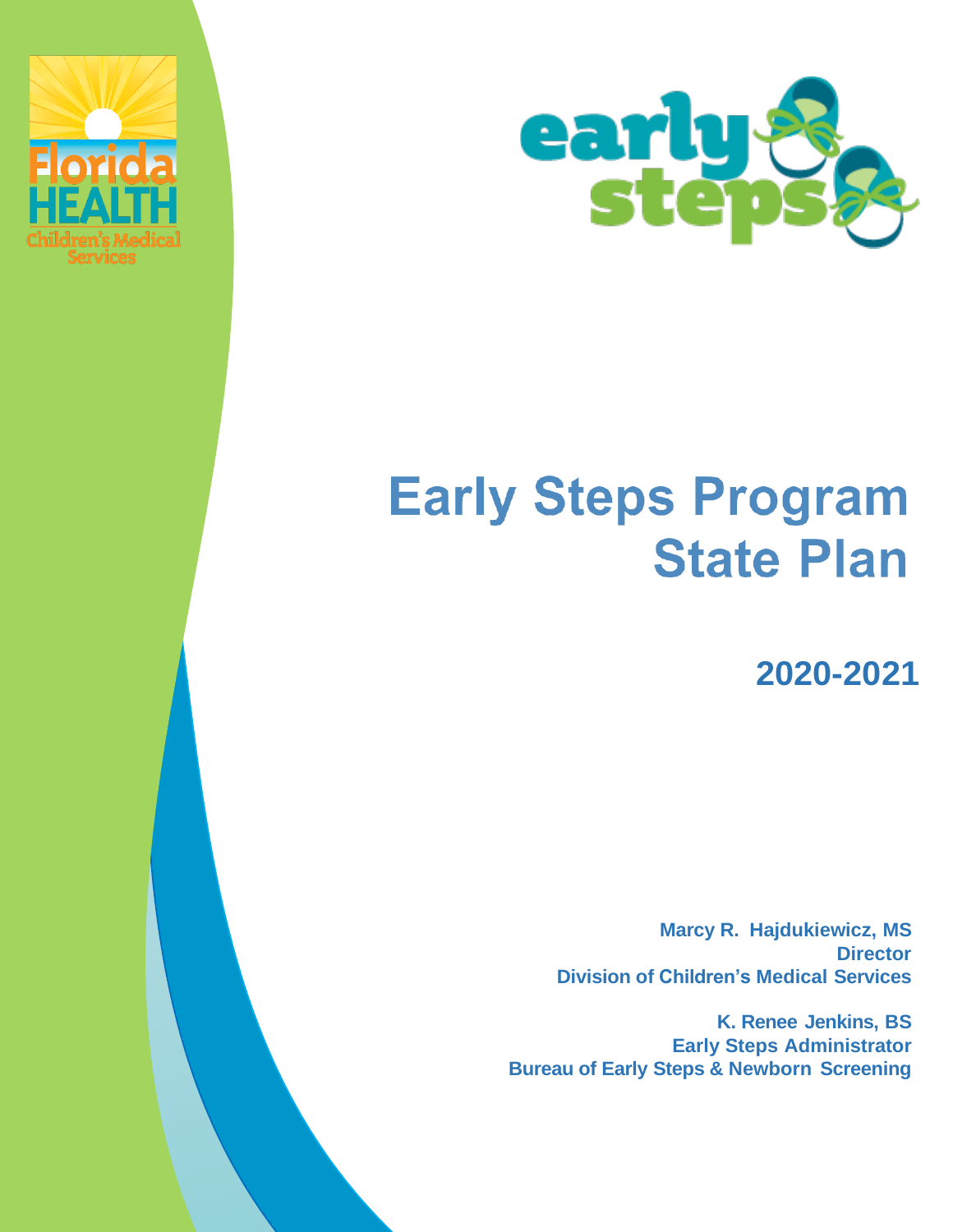## **Mission**

To protect, promote and improve the health of all people in Florida through integrated state, county and community efforts.

## **Vision**

To be the Healthiest State in the Nation.

## **Values**

**I**nnovation: We search for creative solutions and manage resources wisely.

**Collaboration:** We use teamwork to achieve common goals and solve problems.

**A**ccountability: We perform with integrity and respect.

**R**esponsiveness: We achieve our mission by serving our customers and engaging our partners.

**E**xcellence: We promote quality outcomes through learning and continuous performance improvement.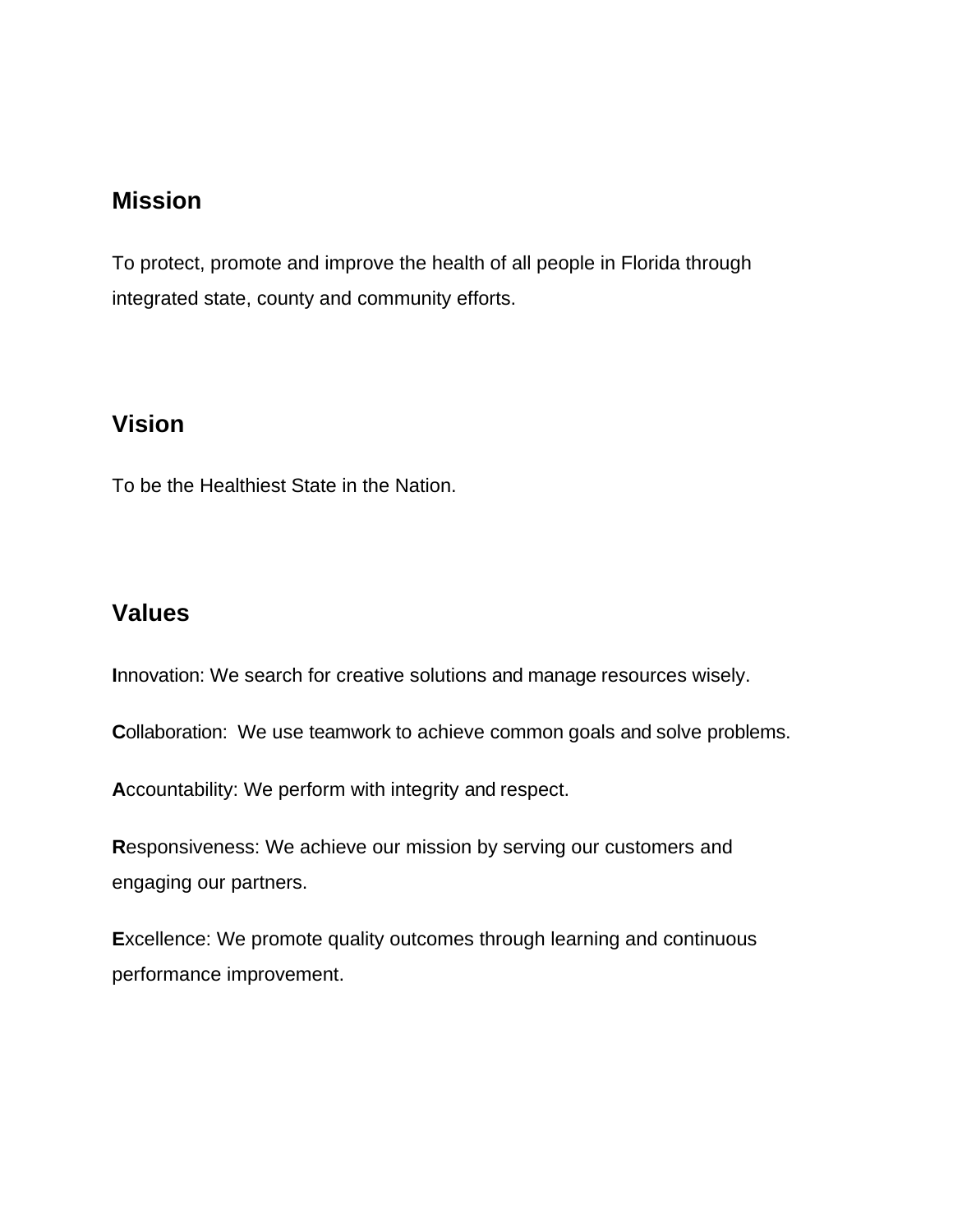## **Table of Contents**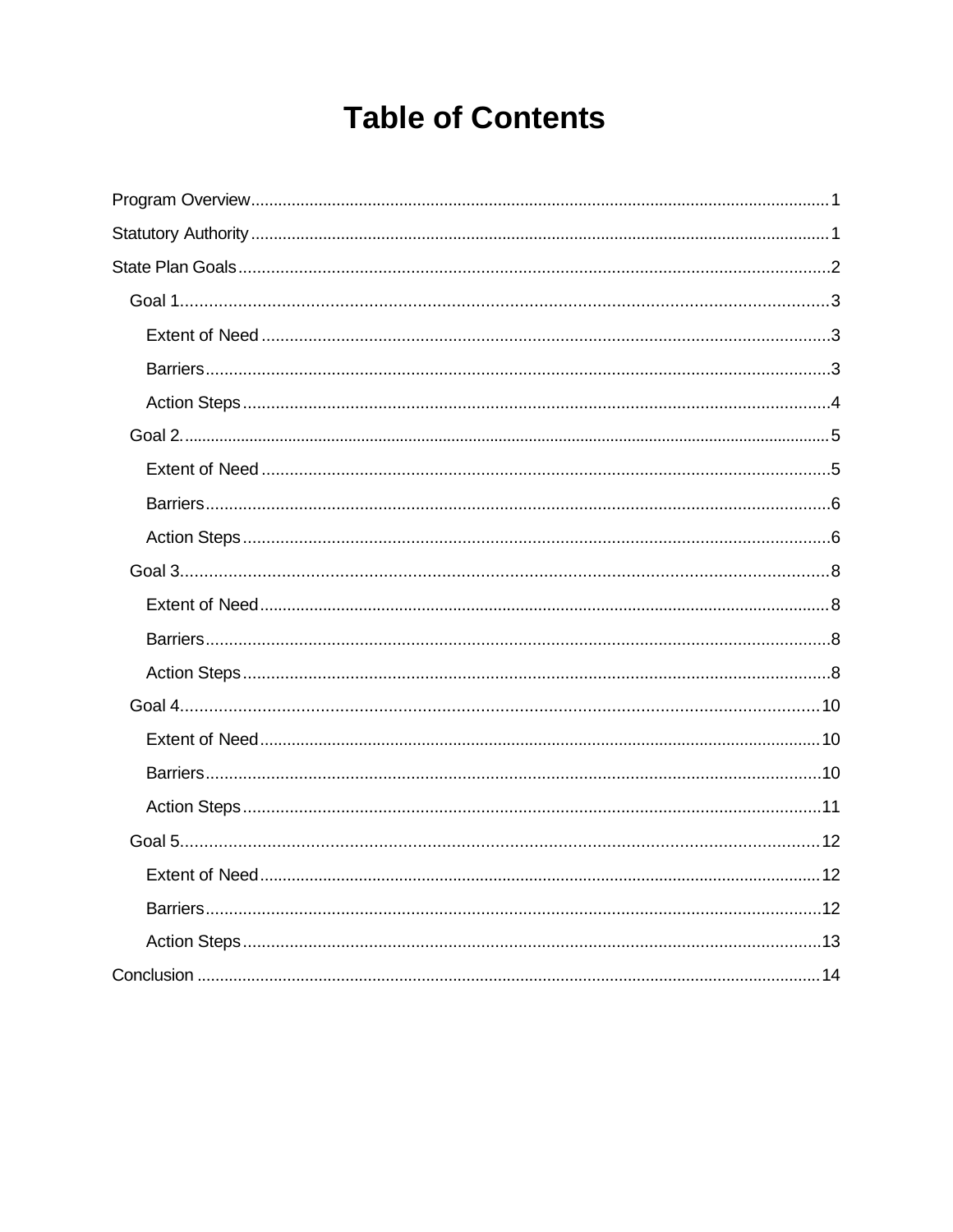#### **Program Overview**

<span id="page-3-0"></span>Part C of the Individuals with Disabilities Education Act (IDEA) is a federal law creating a federalstate partnership of early intervention services for infants and toddlers, ages birth through thirty-six months, with a developmental disability, developmental delay, or a risk for developmental delay. Section 391.308, Florida Statutes (F.S.), directs the Department of Health (Department) to implement and administer Part C of the IDEA, which is known as the Early Steps Program. As Florida's lead agency for Part C of the IDEA, the Department is responsible for program oversight, which includes, but is not limited to, administrative functions, federal reporting, federal grant management, fiscal accountability, and monitoring of contract compliance.

Services are provided via contracts with programs in 15 geographic regions of the state. Local programs, referred to as Local Early Steps (LES), provide services directly or through subcontracts with community providers. Services include developmental monitoring, screening, evaluation, service coordination, early intervention sessions, therapies, assistive technology, audiology and vision services, transition activities to support the child and family after exiting the program, and other individualized services necessary to meet the child and family's needs. Services are provided in a variety of home and community settings to promote family and caregiver confidence and competence to meet their child's individual developmental needs and identified outcomes. The intent of early intervention services is to reduce or eliminate developmental delays in eligible infants and toddlers in the early years and enhance future education and life success.

#### **Statutory Authority**

<span id="page-3-1"></span>Annually, the Early Steps Program submits a report outlining the program's performance to the Governor, President of the Senate, the Speaker of the House of Representatives, and the Florida Interagency Coordinating Council for Infants and Toddlers (FICCIT). Additionally, Section 391.308(2)(c), F.S., requires the Early Steps Program to also develop a state plan annually. Information included in the December 2019 Annual Report serves as the foundation for this Early Steps Program's State Plan. The state plan must: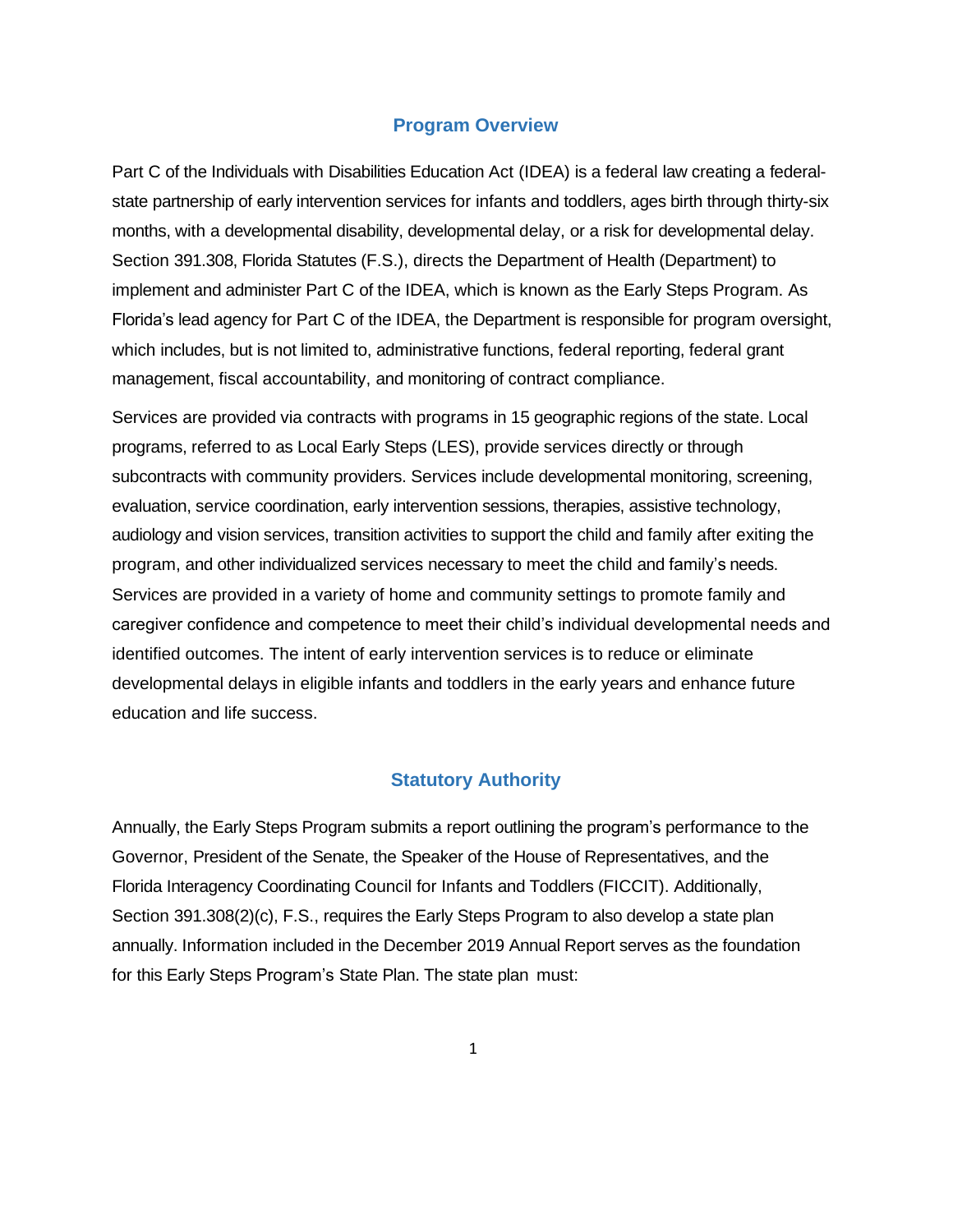- Assess the need for early intervention services,
- Evaluate the extent of the statewide need that is met by the program,
- Identify barriers to fully meeting the need, and
- Recommend specific action steps to improve programperformance.

The state plan must be developed through an inclusive process that involves families, local program offices, health care providers, and other stakeholders. Stakeholder involvement is important to ensure the program serves all potentially eligible infants and toddlers, implements a high-quality continuous improvement system, provides evidence-base practices that improve child and family outcomes, and is managed based on performance and fiscal data.

#### **State Plan Goals**

<span id="page-4-0"></span>An analysis of Florida's performance as outlined in state and federal reports resulted in the goals included in this plan. Stakeholder workgroups were convened for each goal based on subjectmatter expertise. Membership includes parents, local program administration and staff, providers, FICCIT, Institutes of Higher Education, local and state partners, state office staff, and other stakeholders. Stakeholder workgroups completed a self-assessment developed by technical assistance centers funded by the United States Department of Education (U.S. ED) related to their goal's subject-matter. The self-assessments assisted each stakeholder workgroup in evaluating the current system, identifying areas for improvement, and developing more effective and efficient systems to implement evidence-based practices. Based on the results of the selfassessment and expertise of members, the statewide need, barriers, and action steps to improve performance over the forthcoming year were identified as outlined below.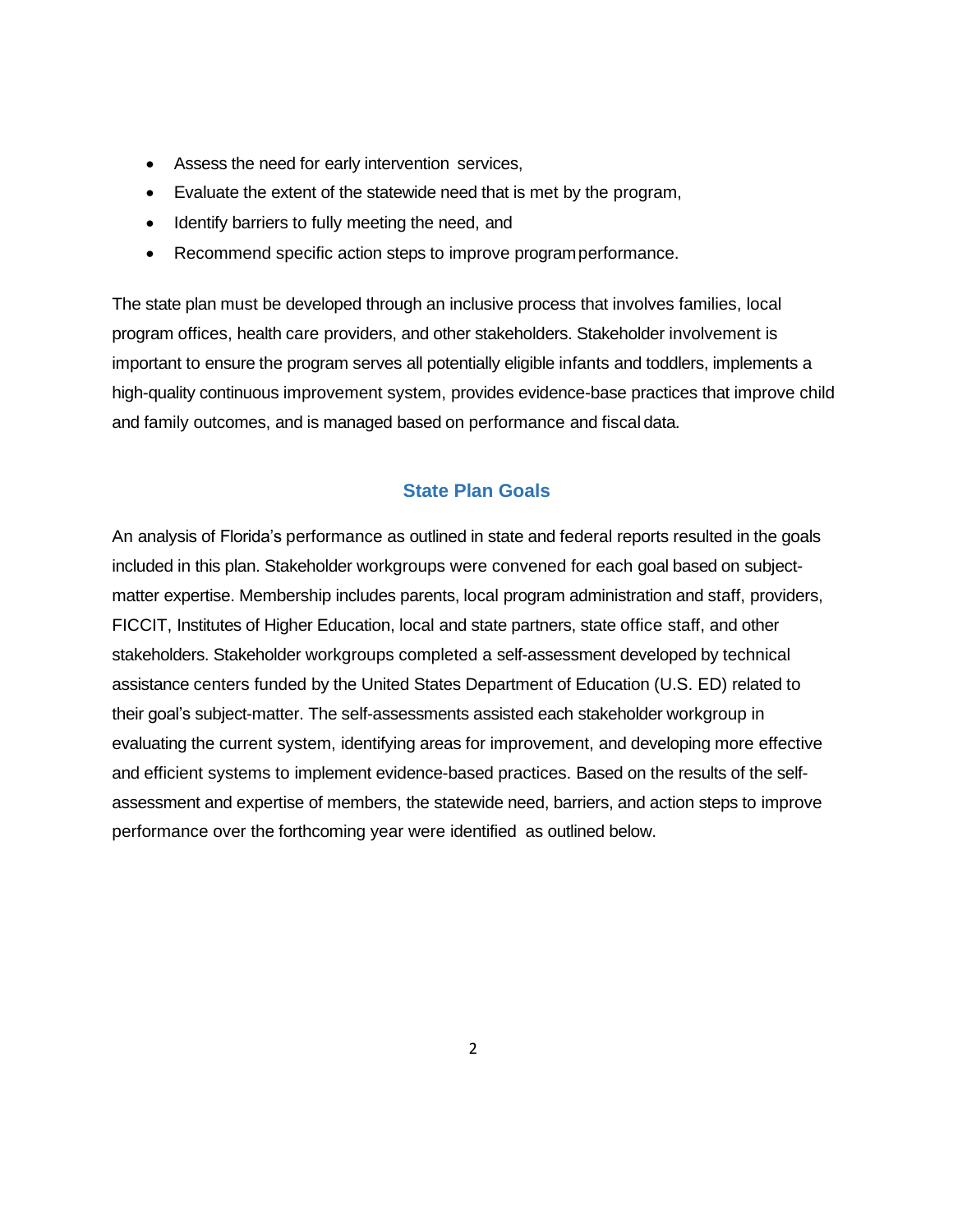## **GOAL 1: Monitor and track the population referred to and served by the Early Steps Program, including infants and toddlers at risk of developmental delay.**

#### **What is the extent of the statewide need met by the program?**

Children are referred to the Early Steps Program from a variety of sources, including parents, physicians, childcare programs, community agencies, and hospital neonatal intensive care units. LES programs educate primary referral sources on the purpose of the program, eligibility criteria, services provided, and the referral process. Referral sources are captured in the Early Steps data system. In fiscal year (FY) 2018-2019, 36,199 children were referred to the Early Steps Program.

Eligibility for Part C of the IDEA is determined using each state's definition of developmental delay and includes children with established conditions with a high probability of resulting in developmental delay. States have the option of including infants and toddlers who are at risk of developmental delay in their eligibility criteria. Section 391.308(3), F.S. requires the Early Steps Program to serve infants and toddlers with a developmental delay or a physical or mental /medical condition known to create a risk of developmental delay.

#### <span id="page-5-0"></span>**What are the barriers to fully meeting the need?**

Part C of the IDEA requires that infants and toddlers who may need early intervention services are identified, located and evaluated as early as possible. This is referred to as Child Find. The Early Steps Program is required to report Child Find data to the U.S. ED annually. This includes data on the percentage of the total population of infants, ages birth to one in the state served by the program. Florida's target for this indicator is 0.74 percent, whereas the actual performance of the state is 0.71 percent.

Although this is a .02 percent increase from last year, it is still below the target. An identified barrier to achieving the 0.74 percent target is the practice of primary referral sources referring a high percentage of infants and toddlers who do not meet the eligibility criteria. While the average age of referral to Early Steps is 17 months of age, referrals in certain areas of the state tend to be children between age 2 and 3, and not younger children. LES programs conduct varying outreach efforts to primary referral sources who serve different populations, which sometimes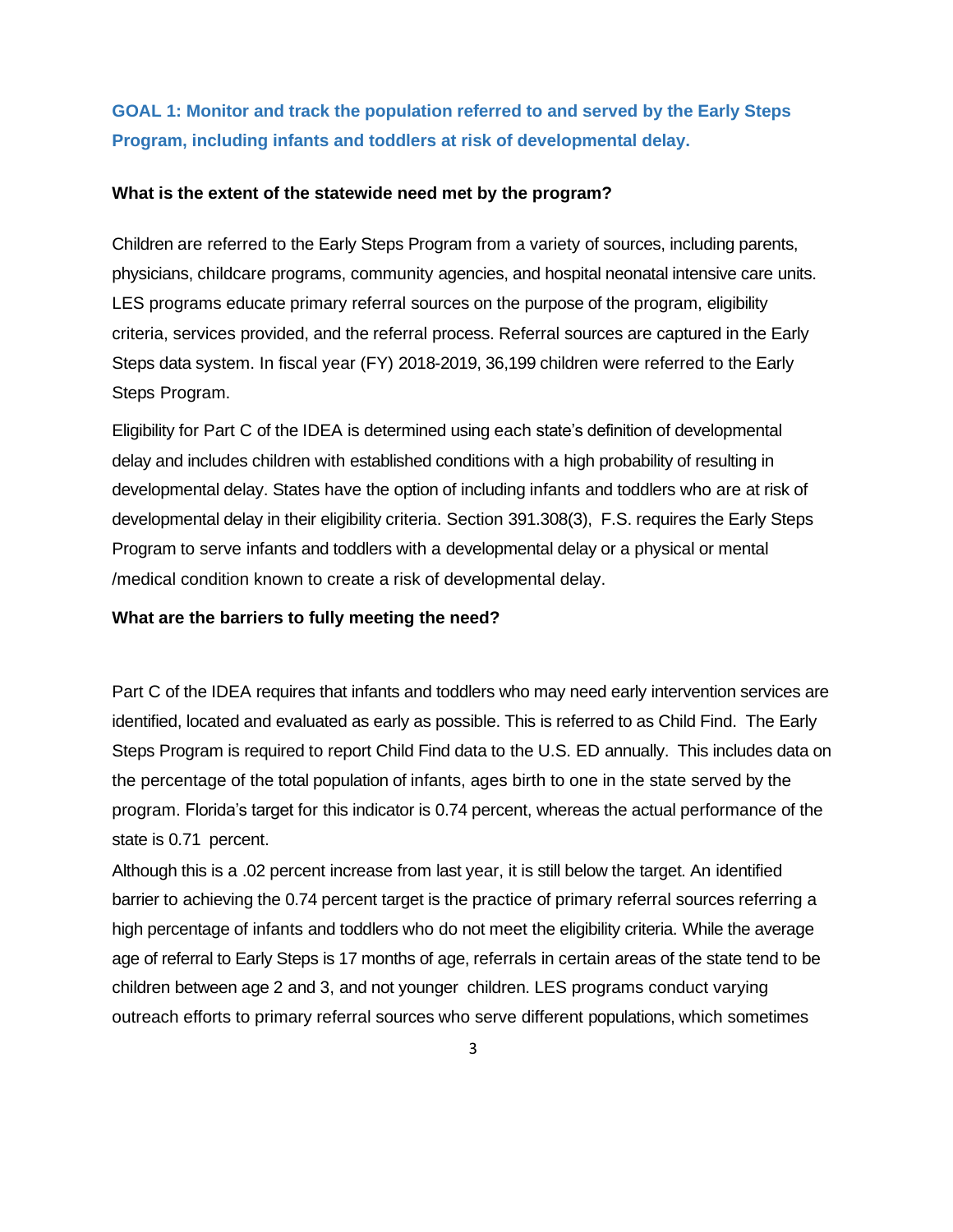may not be effective in educating those sources about potentially eligible infants and toddlers. States also report to U.S. ED on the percentage of the total population of infants and toddlers, ages birth to three, in the state served by the program. During FY 2018-2019, the Early Steps Program continued to meet its target for this age group, achieving 2.47 percent. This was a slight increase of 0.18 percent from FY 2017-2018.

## <span id="page-6-0"></span>**What were the action steps taken in 2019 to address the barriers and improve program performance?**

State and local entities were educated on the Early Steps Program's eligibility criteria to ensure appropriate referrals for potentially eligible infants and toddlers. This included the following activities:

- Collaboration with network inclusion specialists on Early Learning Coalitions to share Part C eligibility criteria at monthly webinars and/or retreats.
- Surveying of stakeholders represented on the Child Find workgroup to determine:
	- o methods to receive referrals,
	- o processes to submit referrals to the LES programs,
	- o communications to reach families of potentially eligible children, and
	- o outreach strategies to reach specific sub-populations (e.g. minorities, tribal nations, migrants, those experiencing homelessness).

There were approximately 1,829 more referrals in FY 2018-2019 than the previous year, with almost every LES program showing growth; however, the percentage of referred children that were determined eligible remained the same at 51 percent. Physicians, families, and community agencies have been the top referral sources for the past three fiscal years.

Data were collected to monitor referral and eligibility patterns and trends for referred infants and toddlers, especially those at risk of developmental delay, to identify and plan to meet future need. The following data were collected and analyzed:

- Referral patterns for LES programs between 2015 and 2018,
- Referral data from Help MeGrow,
- Stakeholder processes for serving infants and toddlers ineligible for the Early Steps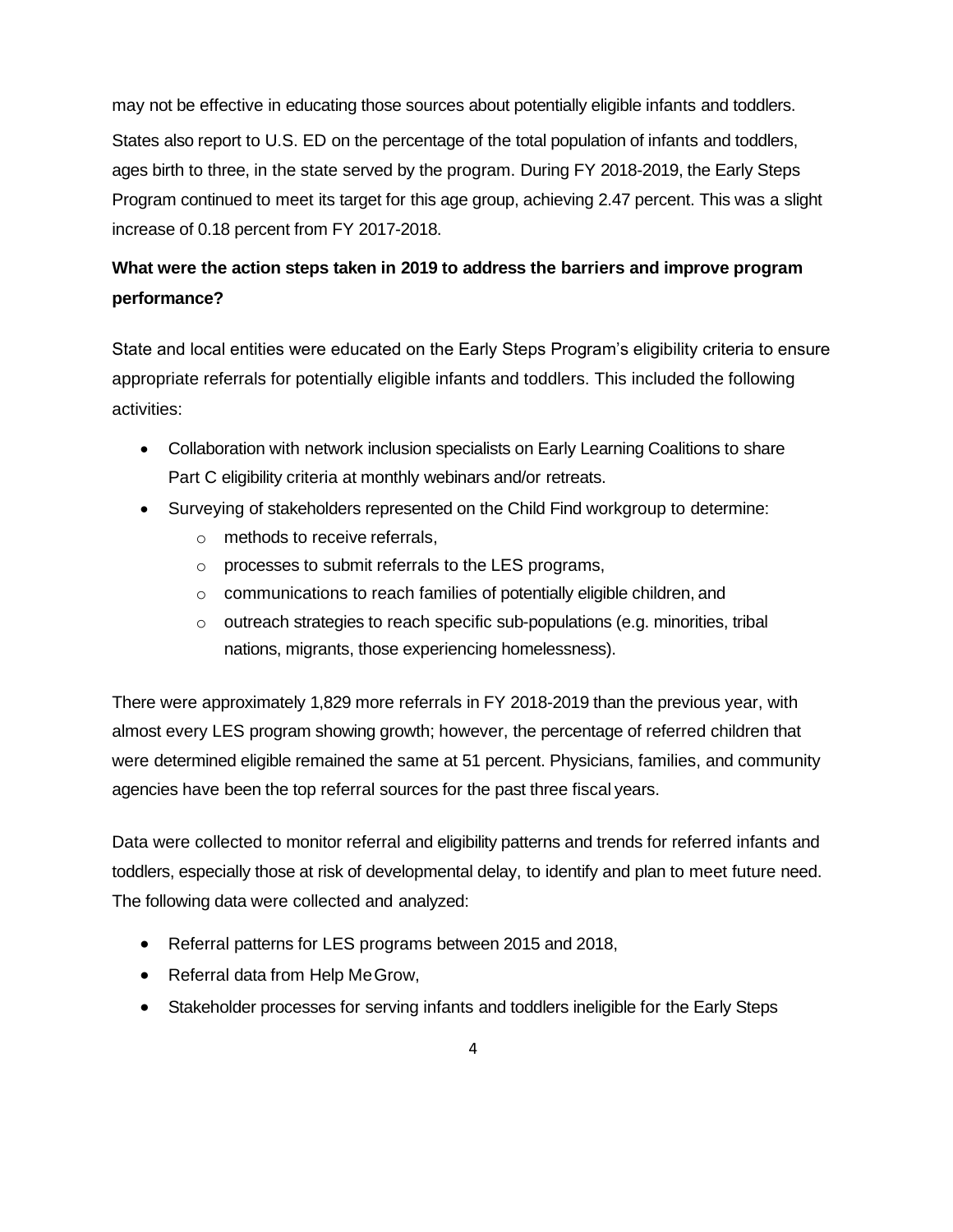Program,

- LES program processes for linking infants and toddler's ineligible for the Early Steps Program with community organizations, and
- Neonatal Abstinence Syndrome data linked between the Child Protection Team Data System and the Early Steps data system to ensure children with a diagnosis of are captured in both systems.

## **What are the action steps planned in 2020-2021 to improve program performance related to Goal 1?**

- **1.1** Provide consistent education to state and local entities and other primary referral sources on the Early Steps Program's eligibility criteria, purpose, and intent to ensure appropriate referrals for potentially eligible infants and toddlers, using a clear and consistent message.
- **1.2** Continue to collect data to monitor referral and eligibility patterns and trends for referred infants and toddlers, especially those at risk of developmental delay, to identify and plan to meet future need.
- **1.3** Continue to analyze data in local areas where a high percentage of children referred to Early Steps are not eligible to further determine why ineligible children are being referred and how these children can be connected to other community resources, with the goal of increasing the percentage of referred children being determined eligible.

<span id="page-7-0"></span>**GOAL 2: Ensure compliance with state and federal requirements and indicators through development of an accountability system that strengthens local and state resources and builds capacity.**

**-----------------------------**

#### <span id="page-7-1"></span>**What is the extent of the statewide need met by the program?**

The U.S. ED has an accountability system under the IDEA, referred to as Results Driven Accountability (RDA). The purpose of RDA is to ensure that states meet IDEA requirements as well as improve results for children and families. RDA requires the use of quantifiable and qualitative indicators to measure performance for areas designated as priority areas by the U.S.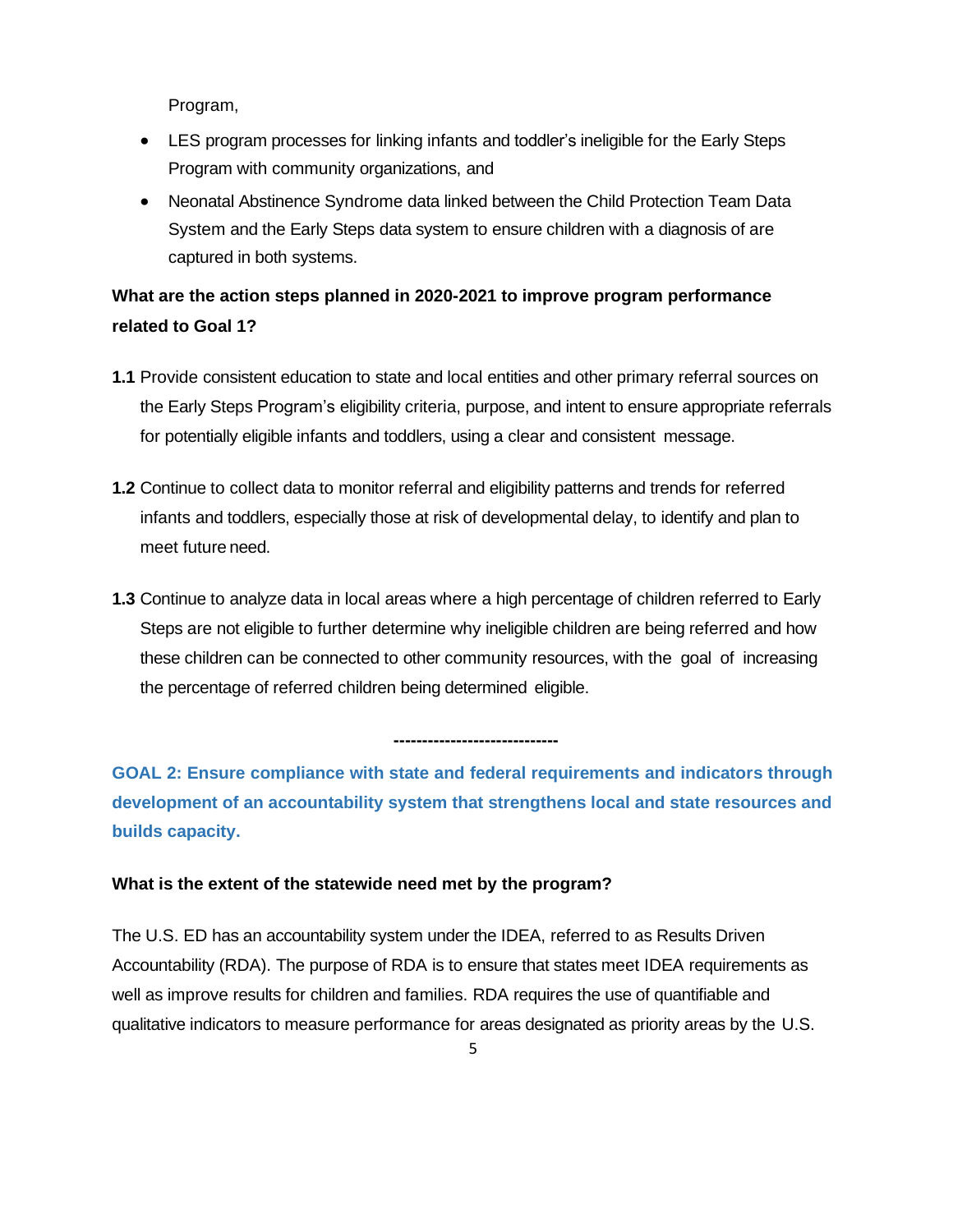ED. RDA requires that 100 percent of evaluations and Individualized Family Support Plans (IFSPs) are completed within 45 days of the date a child is referred to the Early Steps Program. In FY 2018-2019, 90 percent of infants and toddlers received an evaluation and IFSP within 45 days of being referred. This represents a six percent increase in performance from the previous year.

Part C of the IDEA requires that early intervention services are initiated in a timely manner, within 30 days after the family consents to the services. During FY 2018-2019, 89 percent of children received services within 30 days after the family consented to the services. This was the same percentage in the prior year. An additional IDEA requirement is that steps and services for transition planning be developed at least 90 days prior to a child's third birthday. In FY 2018-2019, 96 percent of children received a timely transition conference with activities and timelines for the appropriate program(s) upon exit from the program. This is a five percent increase from the previous year.

#### <span id="page-8-0"></span>**What are the barriers to fully meeting the need?**

All LES programs are monitored annually by the Department, including a review of child record documentation and information from the Early Steps data system. Provider capacity issues continue to be a barrier to improvement in timely service provision. An assessment of the existing number of providers and provider types is needed to ensure an adequate network of providers in the Early Steps Program exist for timely service provision. Furthermore, administrative processes in some LES program appear to cause delays in eligibility determination and IFSP development.

## <span id="page-8-1"></span>**What were the action steps taken in 2019 to address the barriers and improve program performance?**

Effective FY 2018-2019, contracts with LES programs include enhanced provisions related to compliance, including financial consequences for LES programs that are issued findings during annual on-site contract monitoring. Further analysis will determine if the contract provisions improve LES program performance. In addition to the contract monitoring, an on-site programmatic monitoring tool was developed to assist with the identification of non-compliance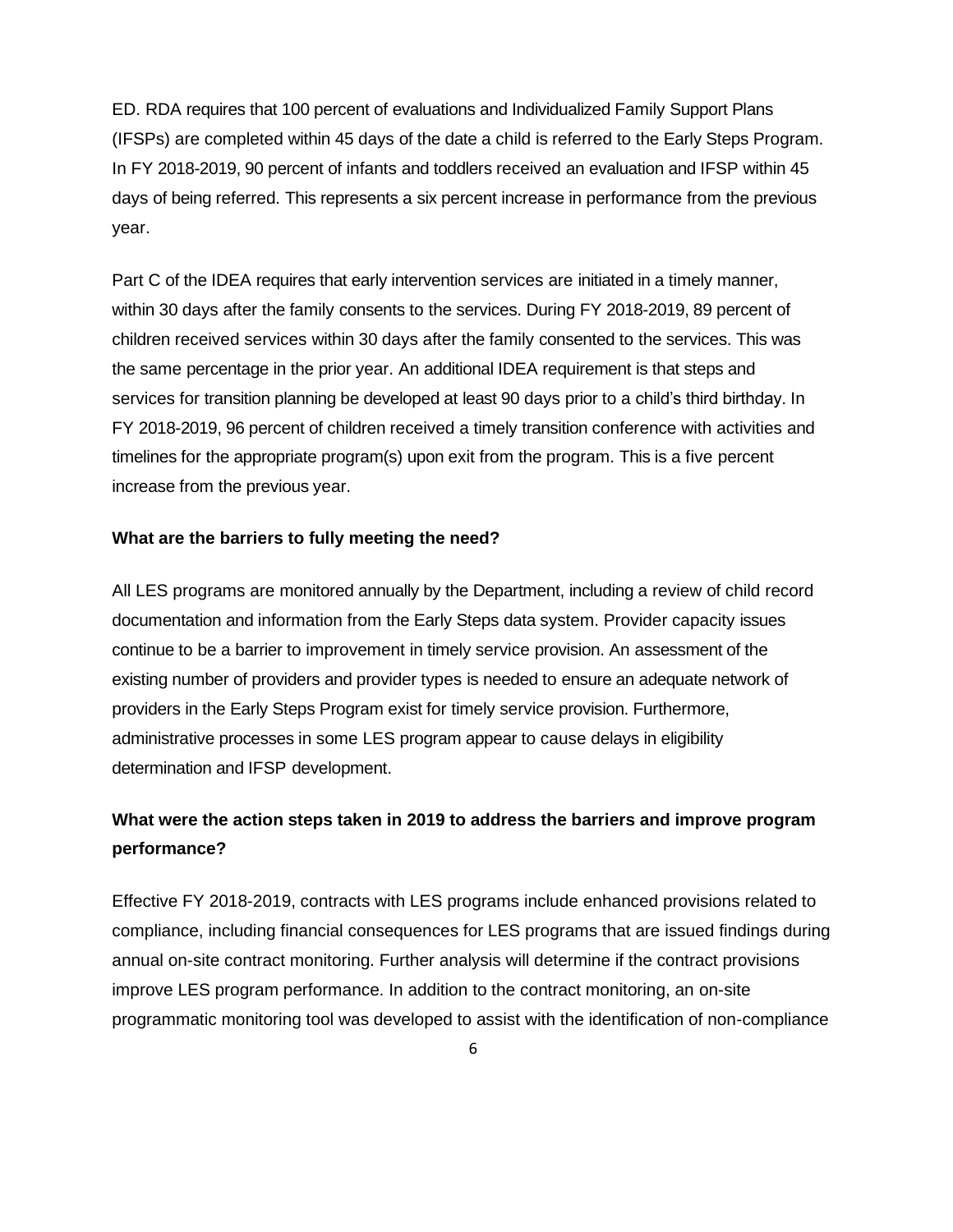to identify LES programs requiring enhanced focused technical assistance. Written practices and procedures from high performing LES programs were collected to identify best practices and shared with LES programs with low performance during focused technical assistance.

The Early Steps Program identified three compliance priority areas for program improvement. Those include timely IFSPs, services within the required 30-day timeframe, and services in the natural environment. To increase performance in these priority areas, a technical assistance framework, based on a multi-tiered system of supports, has been identified. The Early Steps Program will use this framework to disaggregate data across one or more factors, analyze trends over time, and engage in data-informed decision-making to determine a "tier" for each LES program. The level of support provided to each LES program will be determined by the "tier" assigned to the program.

## **What are the action steps planned in 2020-2021 to improve program performance related to Goal 2?**

- **2.1** Analyze LES program data to determine if enhanced provisions related to compliance have shown decreases in non-compliance.
- **2.2** Initiate and implement technical assistance and monitoring components at the state and local level that address the federal and state regulations, with a focus on improving the efficiency, effectiveness, quality, performance, processes, capacities, and outcomes of the Early Steps Program.
- **2.3** Determine the LESs that have exemplary practices and those that require technical assistance related to meeting the 45-day, 30-day, and 90-day timelines and provide focused assistance to achieve and maintain 100 percent compliance.

**-----------------------------**

7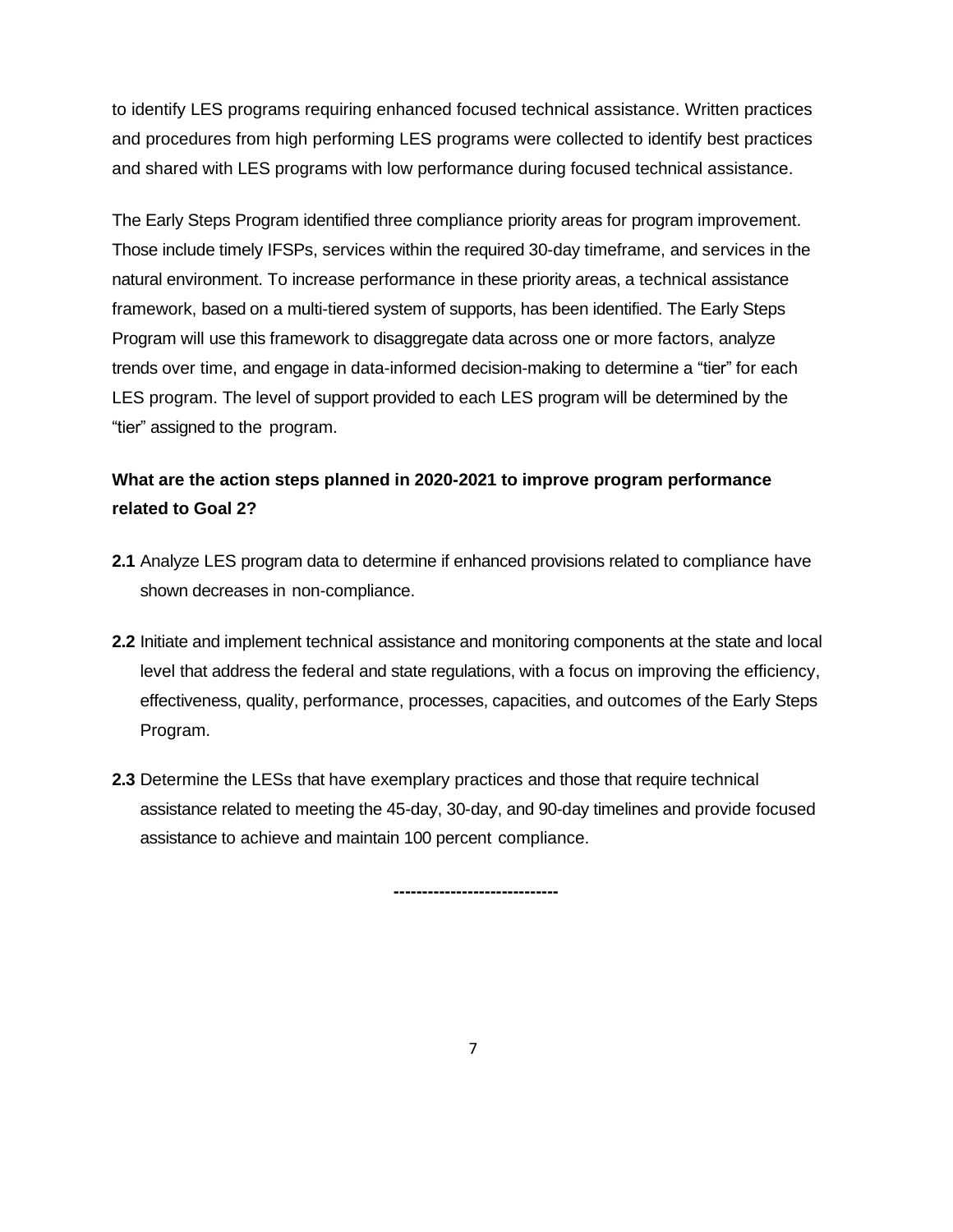<span id="page-10-0"></span>**GOAL 3: Increase the percentage of infants and toddlers demonstrating improved developmental outcomes upon exiting the program and the percentage of families reporting that their participation in the Early Steps Program enhanced their capacity and confidence to support their child's development and learning.**

#### <span id="page-10-1"></span>**What is the extent of the statewide need met by the program?**

<span id="page-10-2"></span>The U.S. ED defines and provides formulas for reporting child outcomes, including five progress categories for each of the three child outcomes, States are required to measure and report the amount of progress each child makes from entry to exit from the program. Each state determines the method to assign eligible infants and toddlers to the progress categories. For FY 2018-2019, the Early Steps Program continued to use data from entry and exit administrations of the Battelle Developmental Inventory, 2nd Edition (BDI-2) to determine child progress. The BDI-2 is a standardized, norm-referenced measure, which means standardized materials, administration procedures, and scoring is used by qualified examiners. Results from the BDI-2 are assigned to one of the five progress categories which results in the child outcomes data reported to the U.S. ED annually.

#### **What are the barriers to fully meeting the need?**

Currently, Florida's Early Steps Child Outcomes Measurement System uses scores from all developmental domains of the BDI-2 to determine a child's entry-exit progress using one of the five progress categories. Of the 56 states and territories, five, including Florida, use BDI-2 scores to assign progress categories. Most other states and territories use the Child Outcomes Summary (COS) process, which summarizes information from a variety of sources on a child's functioning in each of the three child outcome areas, to determine a child's progress.

## <span id="page-10-3"></span>**What were the action steps taken in 2019 to address the barriers and improve program performance?**

Stakeholders were convened to review Florida's business rules for assignment of progress categories. A comparison was also conducted of Florida's rules compared to other states who use the BDI-2 for the outcomes measurement system. As a result, Florida's business rules were revised to align with the other five states that use the BDI-2 to assign progress. The belowdata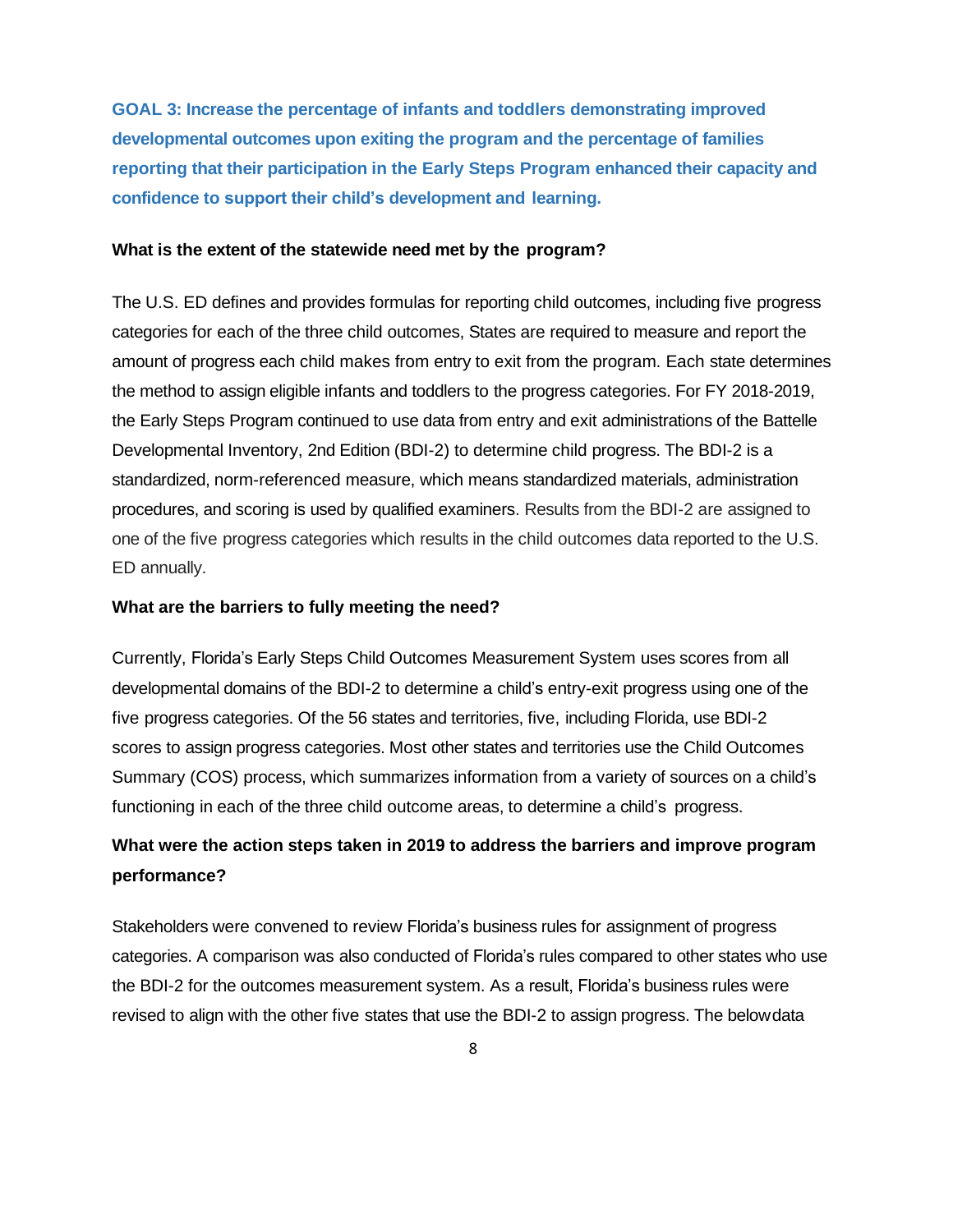is a comparison of the FY 2018-2019 results following the revision to the business rules? It should be noted the child outcome indicators are performance indicators and do not require 100 percent compliance; however, states must identify and achieve a statewide target.

| <b>Federal Indicator</b>                                                                            | FY 2017-2018<br><b>Early Steps</b><br>Program<br>Performance | FY 2018-2019<br><b>Early Steps</b><br>Program<br><b>Performance</b> |
|-----------------------------------------------------------------------------------------------------|--------------------------------------------------------------|---------------------------------------------------------------------|
| Infants and toddlers demonstrate improved<br>social/emotional skills at exit.                       | 29%                                                          | 30%                                                                 |
| Infants and toddlers demonstrate typical<br>social/emotional skills at exit.                        | 60%                                                          | 55%                                                                 |
| Infants and toddlers demonstrate improved<br>use of knowledge and skills at exit.                   | 53%                                                          | 75%                                                                 |
| Infants and toddlers demonstrate typical use<br>of knowledge and skills at exit.                    | 39%                                                          | 51%                                                                 |
| Infants and toddlers demonstrate improved<br>use of appropriate behaviors to meet needs<br>at exit. | 51%                                                          | 87%                                                                 |
| Infants and toddlers demonstrate typical use<br>of appropriate behaviors to meet needs at<br>exit.  | 65%                                                          | 89%                                                                 |

## **What are the action steps planned in 2020-2021 to improve program performance related to Goal 3?**

- **3.1** Begin statewide implementation of the COS process through a three-year phased approach.
- **3.2** Support local programs to provide effective professional development to support fidelity of implementation of the COS process.
- **3.3** Develop policies and procedures for implementation of the COS to ensure clear and consistent statewide practices.

**---------------------------**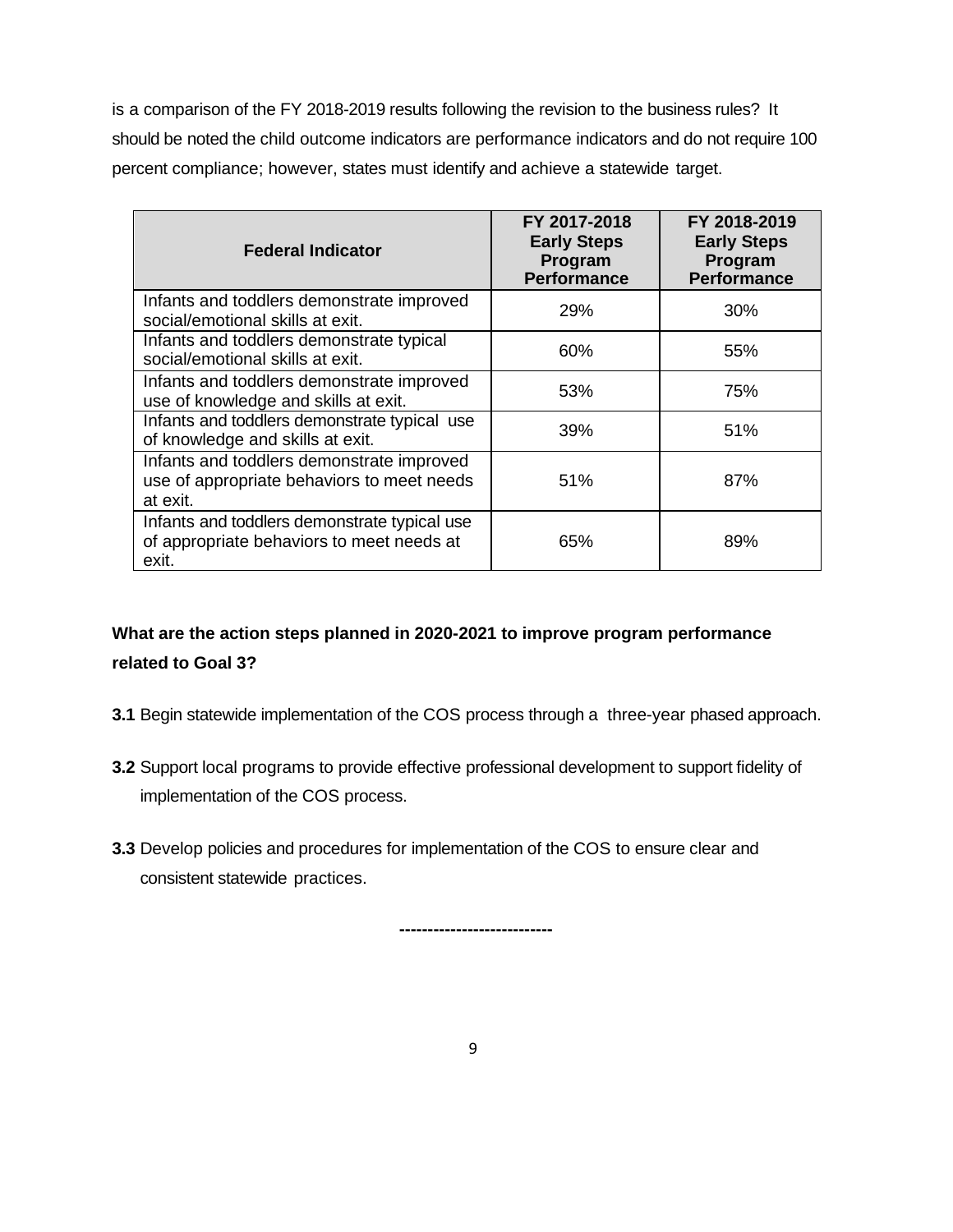<span id="page-12-0"></span>**GOAL 4: Implement the State Systemic Improvement Plan (SSIP) to increase the percentage of infants and toddlers who exit early intervention with an increased rate of growth in positive social emotional skills.**

#### **What is the extent of the statewide need met by the program?**

The U.S. ED has implemented revisions to its RDA system under the IDEA, which place greater emphasis on improving child outcomes and shifts accountability efforts from a primary emphasis on compliance with process indicators. The RDA system requires states develop, implement, and evaluate a State Systemic Improvement Plan (SSIP) through the delivery of evidence- based practices in the provision of services to improve results for children with disabilities. The goal of the state's SSIP is to increase the percentage of infants and toddlers that demonstrate improved social-emotional skills at exit from the Early Steps Program. The activities embedded throughout the SSIP create the necessary infrastructure to ensure and sustain quality, leading to improved child outcomes. This includes professional development for providers to ensure services are evidence-based and family-centered.

#### **What are the barriers to fully meeting the need?**

During FY 2018-2019, 30 percent of infants and toddlers served by the Early Steps Program demonstrated improved social-emotional skills at exit from the program. This is an increase of one percent from the prior year, using the revised business rules for assignment to progress categories. The percentage increase from the prior year for the other two child outcomes was 22 and 36 percent. Continued use of the BDI-2 standardized assessment instrument, even with revised rules for defining progress, did not positively impact social-emotional development. From a review of national data, it appears measurement of social-emotional skills using the COS, versus a standardized assessment instrument, such as the BDI-2, results in an increased percentage of children showing improvement and more accurately reflects the infant's or toddler's social-emotional skills.

Furthermore, low performance on social-emotional outcomes compared to the other two child outcome areas may be attributed to the fact that the professional development system in Early Steps has historically had limited focus on identification of social-emotional needs of infants and toddlers and implementation of effective intervention strategies to promote social-emotional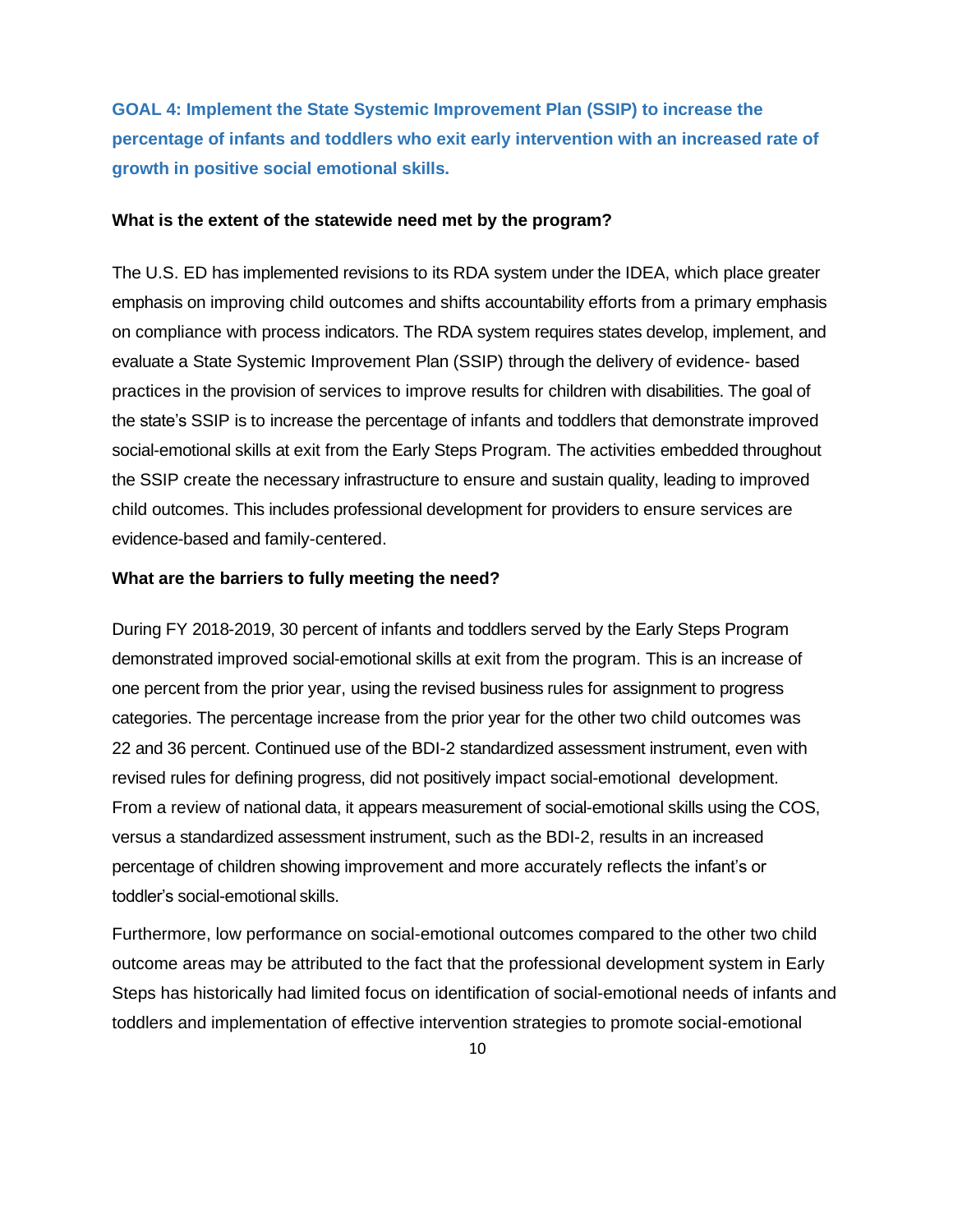development. Professional development for the early intervention workforce has instead focused on traditional strategies for addressing other developmental areas, such as motor and communication skills (i.e., walking, talking). All learning occurs within the context of relationships. Supporting social-emotional development fosters positive relationships for infants and toddlers within their families and communities. These positive social connections and skills are a critical foundation that supports overalldevelopment.

## **What were the action steps taken in 2019 to address the barriers and improve program performance?**

The partnership and contract with Institutes of Higher Education (IHE) subject matter experts at the Anita Zucker Center at the University of Florida (UF) continued in 2018-2019 to implement strategies to improve the positive social-emotional outcomes of infants and toddlers who exit the Early Steps Program. Two LES sites were selected and funded to join the initial three demonstration sites for implementation of evidence-based practices identified in the SSIP. UF has engaged in a rigorous process and outcome evaluation practices to scale up the implementation of the practices as demonstration and implementation sites expand. Efforts have included:

- Designing a sustainable professional development infrastructure that includes training, coaching, and infusing Division of Early Childhood (DEC) RecommendedPractices,
- Testing and determining feasibility of implementation strategies and practices, and
- Building the foundation needed to ensure scale-up of evidence-based practices across the state.

## **What are the action steps planned in 2020-2021 to improve program performance related to Goal 4?**

See Goal 3. Action steps for Goals 3 and 4 have been combined for 2020 to support the policy and professional development framework necessary to implement the COS process for Florida's Early Steps Program.

**-----------------------------**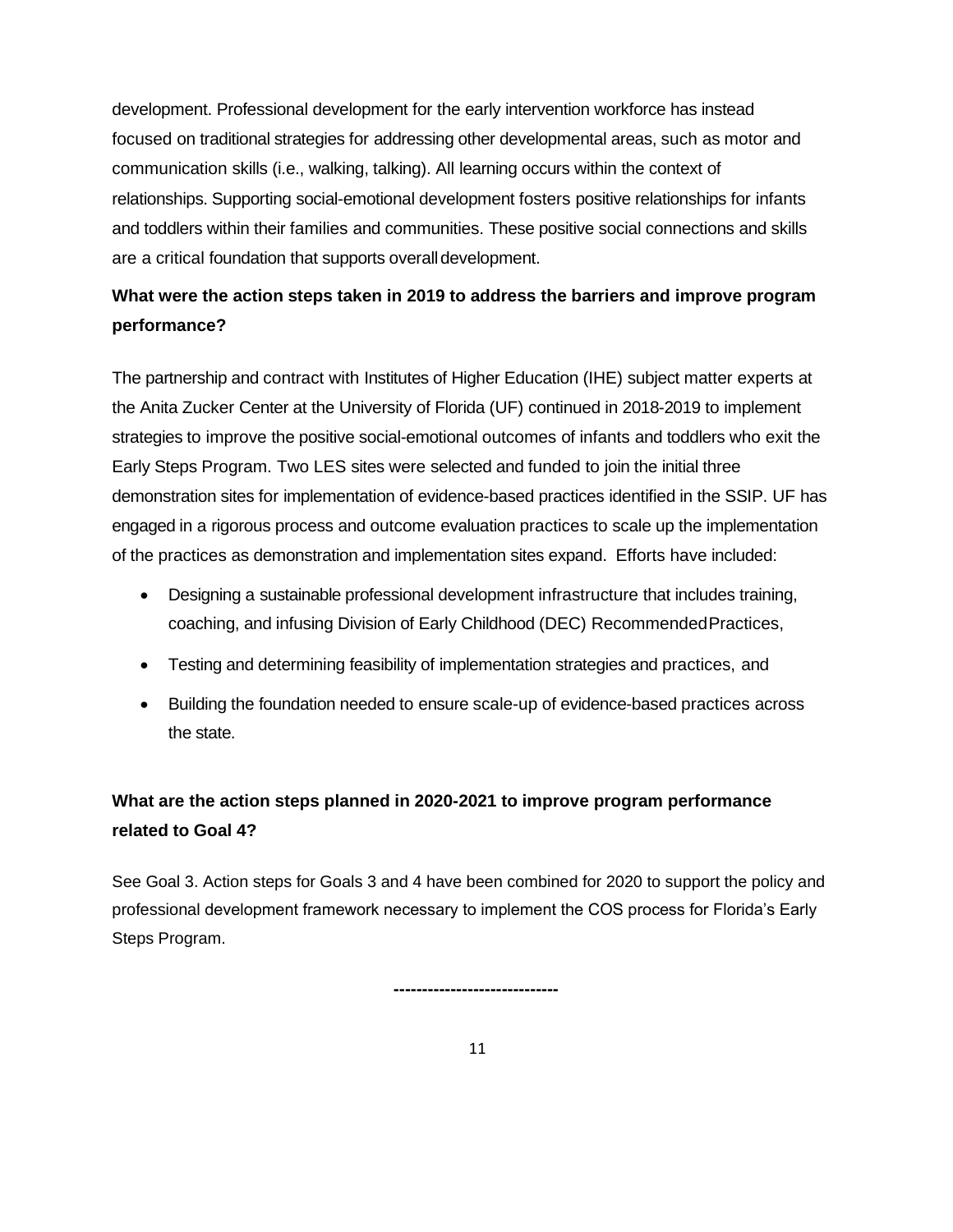## <span id="page-14-0"></span>**Goal 5: Collect programmatic and fiscal data to support effective and efficient management of the Early Steps Program.**

#### **What is the extent of the statewide need met by the program?**

The current Early Steps data system provides basic information for state and federal reporting; however, it does not capture the level of detail needed to monitor compliance with all federal, state, and local programmatic and fiscal requirements. The program relies on manual processes for identification, coordination and allocation of available resources for early intervention services, including those from federal, state, local, and private sources. These processes do not permit adequate tracking of resources and funding streams to ensure that Part C of the IDEA is the payer of last resort. A modern data system is needed to enable the program to collect, report and analyze state and local level data to improve program performance and make data- informed fiscal decisions.

#### **What are the barriers to fully meeting the need?**

The Early Steps Program is accountable to U.S. ED for programmatic and financial management of the Early Steps Program. The current data system does not collect key useful information for more effective program administration, policy implementation, and resource management for the Early Steps Program.

It is critical that the program increase capacity to identify children needing services, monitor the provision of services, track professional development activities, and improve outcomes for children and families. Multiple funding streams at the federal, state, and local level support the Early Steps Program and need to be managed efficiently. The current data system needs have the increased ability to collect valid and reliable data to ensure programmatic and fiscal accountability.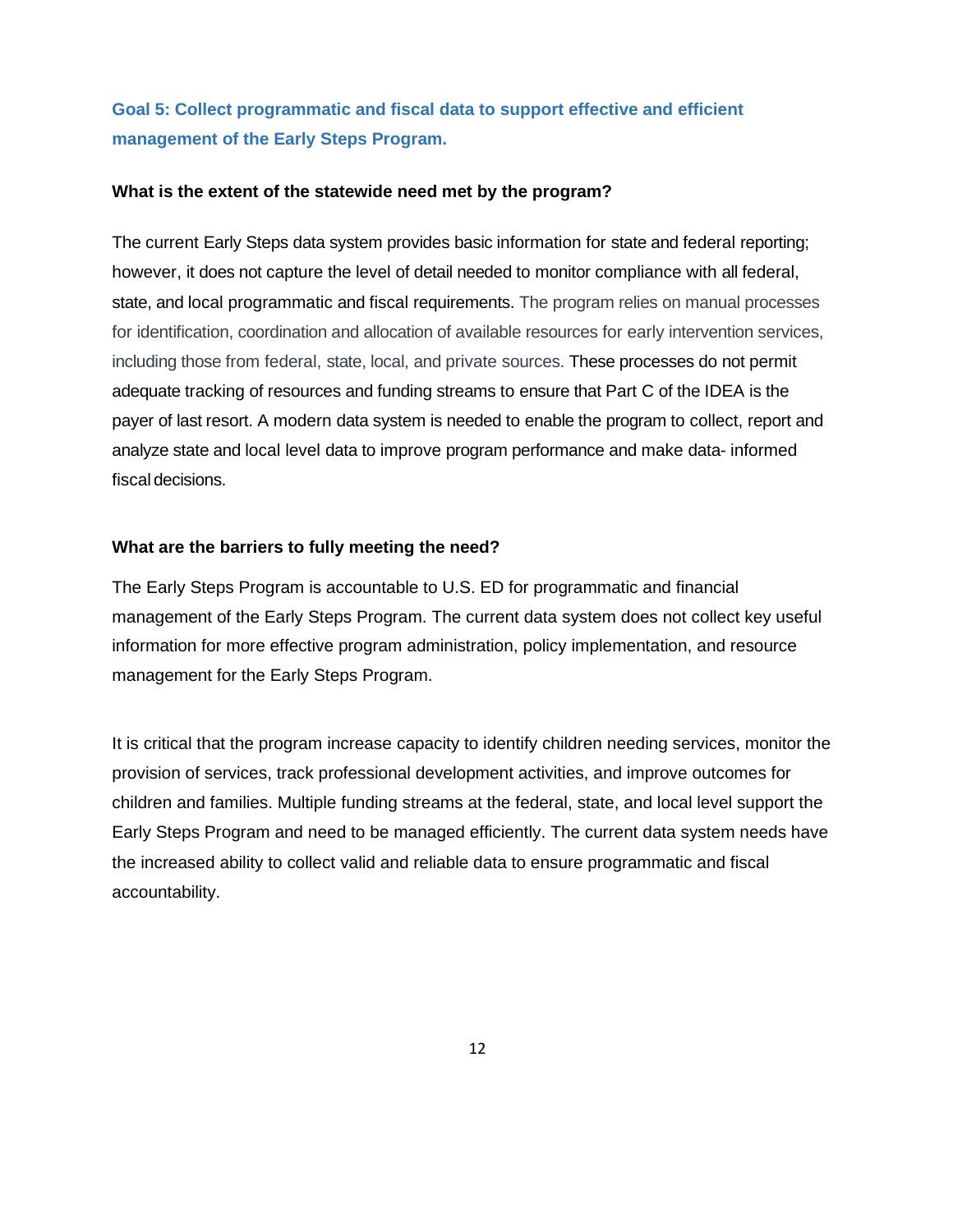## **What were the action steps taken in 2019 to address the barriers and improve program performance?**

Following a procurement process to select a vendor, in 2019, the program engaged in negotiations with the selected vendor to finalize a contract for design and implementation of a new high-capacity data system, executed a contract, and hired a project management professional to represent the program in building and implementing the system. Program staff participated in monthly meetings with national centers funded by the U.S. ED to receive technical assistance related to building the new data system. Plans for the data system address the following benefits for the program:

- A single source of record for information pertaining to a child, which will allow for the tracking of outcomedata,
- System alerts that will assist the program with maintaining compliance with federal timelines,
- Immediate family access to their child's information, and
- Ability to complete work tasks via modern mobile technology.

The system will allow more efficient operations. Rather than spending time searching for information from multiple sources and documenting using several methods, state and local staff will be able to document and access information in the system, and therefore have more time to interact more with families and providers.

Recognizing the opportunity to refine the current allocation methodology for a balanced distribution of funding to local programs, the program contracted with Mercer Health and Benefits in 2019 to develop a new allocation methodology for the LES programs. As the methodology was developed, stakeholders provided input into the factors that should be included in the methodology calculation.

The methodology uses child data in the Early Steps data system, including data on children referred and evaluated and data from children receiving services. Additional variables integrated into the methodology are population growth, population density, and geographic size.

The new methodology includes a transition phase to reduce the impact of any changes in funding for LES programs. The transition plan involves gradually phasing in the new